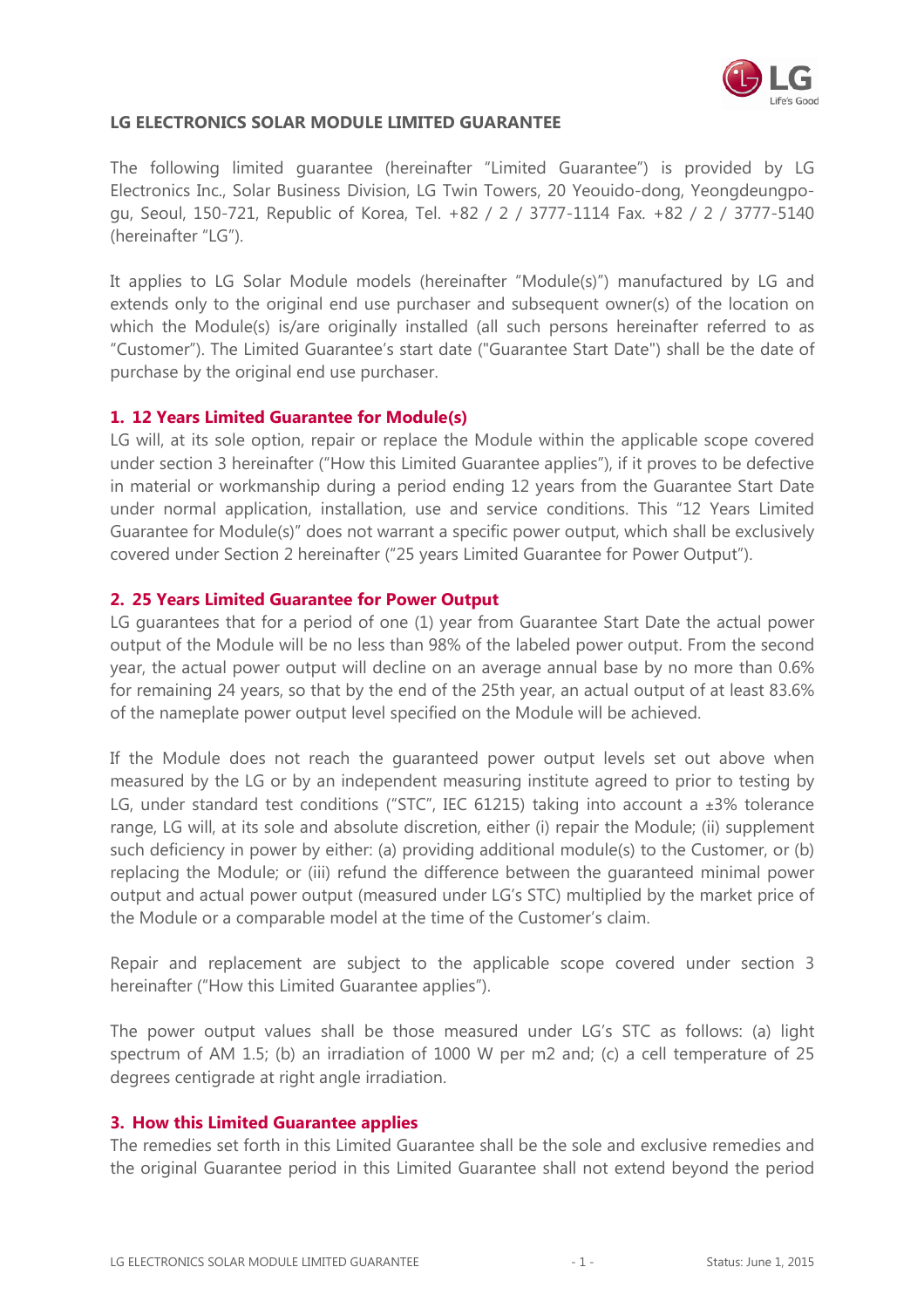set forth therein, nor will a new Guarantee period begin, upon repair, replacement or prorated refund due to power loss at LG's sole option provided under this Limited Guarantee.

Repair or replacement will be made with new or remanufactured Module or parts and the replaced Module or parts shall become the property of LG. In the event the Module is no longer available, LG reserves the right, at its sole option, to deliver a new or remanufactured Module that may differ in size, color, shape, model number, and/or power output level.

This Limited Guarantee covers the transportation cost for reshipment of any repaired or replaced Module to the Customer site, but does NOT cover the transportation cost and risk including shipping damage or loss for return of the Module to LG or LG's authorized agent and any other costs associated with installation, removal, or **reinstallation of the Module.** If a Module returned to LG is found not to be defective or this Limited Guarantee has expired, the Customer is responsible to pay for return shipping cost.

# 4. Limited Guarantee exclusions

## 4.1. This Limited Guarantee does NOT apply to Module(s):

- (a) Sold and/or installed outside the geographic territory of EEA (European Economic Area - the countries of the European Union, Norway, Iceland and Liechtenstein) as well as outside Switzerland and Turkey;
- (b) Sold AS IS or WITH ALL FAULTS or consumables; or
- (c) That had a serial number or any part thereof altered, defaced or removed.

# 4.2. This Limited Guarantee also does NOT apply to Module(s) which have been subjected to:

Damage and/or failure caused by

- (a) use on a mobile unit including, but not limited to, vehicles, vessels, etc.;
- (b) non-compliance with national and local electric codes;
- (c) installations not in conformance with the Module(s) specifications, installation instructions, operation manuals, or labels attached to the Module(s);
- (d) improper wiring, installation, or handling;
- (e) devices and/or parts other than the Module(s) or by mounting methods of such devices and/or parts;
- (f) improper or incorrectly performed maintenance, operation or modification;
- (g) removal from the original place of installment;
- (h) repairs not in accordance with LG's instructions;
- (i) inappropriate handling during storage, packaging or transportation;
- (j) external shock such as flying objects or external stress;
- (k) environmental pollution such as soot, salt damage, or acid rain;
- (l) natural forces (earthquakes, tornados, floods, lightning, hurricanes, heavy snow, etc.) and fire, power failures, power surges or other unforeseen circumstances that are beyond LG's control;
- (m) terrorist acts, riots, war or vandalism;
- (n) external stains or scratches that do not affect output;
- (o) sound, vibration, rust, scratching, or discolorations that are the result of normal wear and tear, aging or continuous use; or
- (p) Module(s) installed in a location that exceeds operating conditions.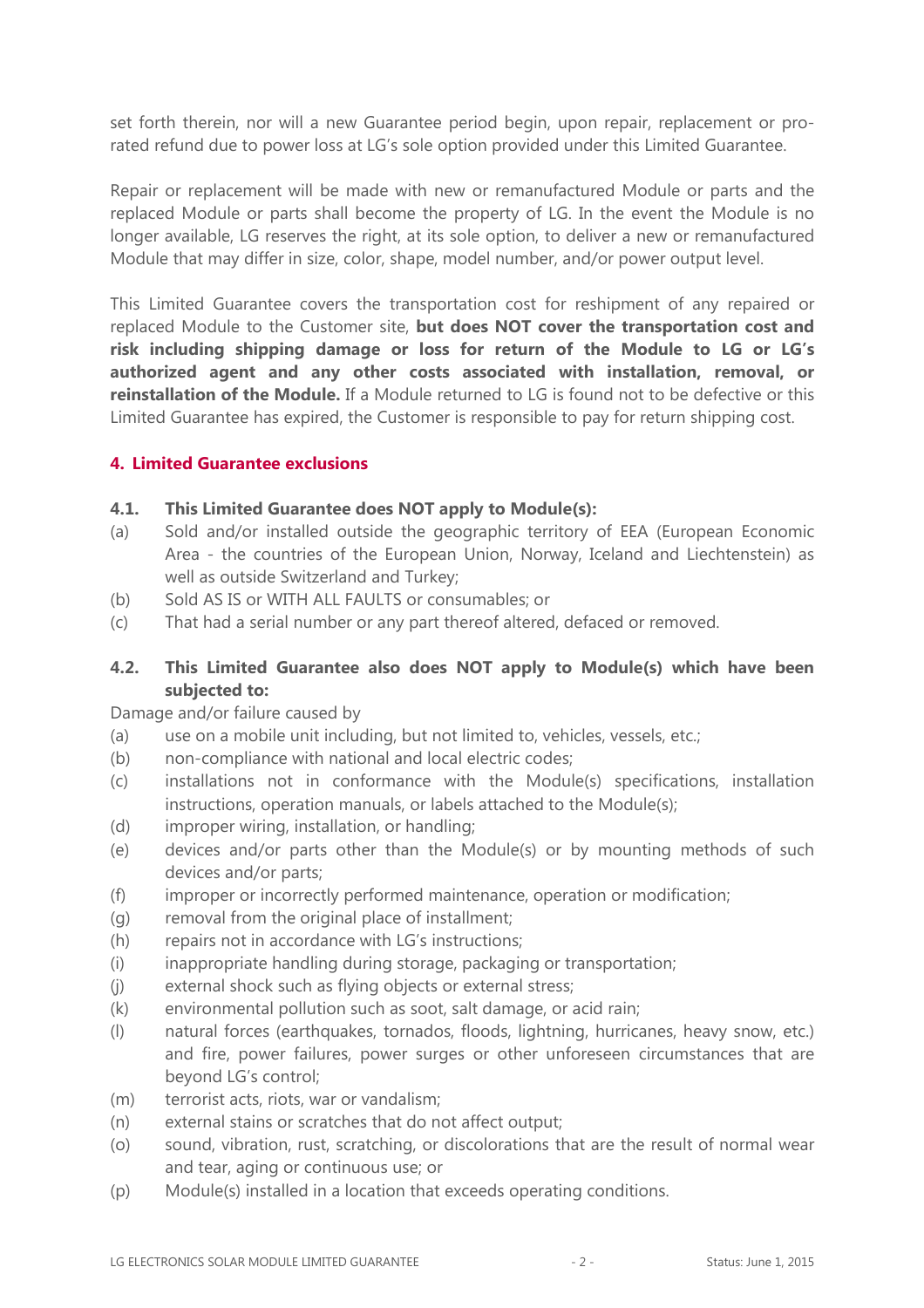## 5. Limitation of Guarantee Scope

EXCEPT TO THE EXTENT PROHIBITED BY APPLICABLE LAW, ANY IMPLIED GUARANTEE OF MERCHANTABILITY OR FITNESS FOR A PARTICULAR PURPOSE ON THE MODULE(S) IS LIMITED IN DURATION OF THIS LIMITED GUARANTEE. UNDER NO CIRCUMSTANCES SHALL LG BE LIABLE FOR ANY INCIDENTAL, SPECIAL OR CONSEQUENTIAL DAMAGES INCLUDING, WITHOUT LIMITATION, LOST GOODWILL, LOST REVENUES OR PROFITS, WORK STOPPAGE, MODULE(S) FAILURE, IMPAIRMENT OF OTHER GOODS, COSTS OF REMOVAL AND REINSTALLATION OF THE MODULE(S), LOSS OF USE, ARISING OUT OR RELATED TO THE MODULE(S). LG'S TOTAL LIABILITY, IF ANY, DAMAGES OR OTHERWISE, SHALL NOT EXCEED THE INVOICE VALUE PAID BY THE CUSTOMER FOR THE MODULE(S) OR SERVICE(S) FURNISHED, WHICH IS THE SUBJECT OF A CLAIM OR DISPUTE. SOME COUNTRIES DO NOT ALLOW THE EXCLUSION OR LIMITATION OF INCIDENTAL OR CONSEQUENTIAL DAMAGES, OR ALLOW LIMITATIONS ON HOW LONG AN IMPLIED GUARANTEE LASTS, SO THE ABOVE LIMITATIONS OR EXCLUSIONS MAY NOT APPLY TO YOU. THIS LIMITED GUARANTEE GIVES THE CUSTOMER SPECIFIC LEGAL RIGHTS; CUSTOMERS MAY ALSO HAVE OTHER RIGHTS OUT OF CONTRACT OR STATUTORY LAW THAT VARY FROM COUNTRY TO COUNTRY.

## 6. Assertion of Claims

The assertion of claims under this Limited Guarantee presupposes that the Customer has informed the authorized reseller/distributor of our Module(s) in writing of the alleged claim. Any such assertion of claims must be accompanied by the original sales receipt as the proof of purchase and time of purchase of LG Module(s). The assertion of the claim must occur within thirty (30) days from the date that the claim is identified. The return of Module(s) may only occur after the written authorization of LG has been given.

# 7. Obtaining Guarantee Performance

Customers who believe they have a justified claim covered under this Limited Guarantee must immediately notify in writing the authorized reseller/distributor. If the latter no more exists (e.g. due to discontinuance of business or bankruptcy) the Customer may also contact LG directly by writing to:

| LG Electronics Inc.               | LG Electronics Deutschland GmbH |
|-----------------------------------|---------------------------------|
| <b>Solar Business Division</b>    | <b>EU Solar Business Group</b>  |
| 20 Yeouido-dong, Yeongdeungpo-gu, | Berliner Straße 93              |
| Seoul 150-721,                    | 40880 Ratingen                  |
| Republic of Korea                 | Germany                         |
|                                   | Tel.: +49 / 2102 / 7008-745     |
| E-Mail: solarinfo@lge.com         | E-Mail: service-solar@lge.de    |
|                                   |                                 |

Customer may also contact LG via its website at www.lg-solar.com.

### 8. Force Majeure

LG shall not be responsible or liable to Customer or any third party for any nonperformance or delay in performance of any terms and conditions of sale, including this Limited Guarantee, due to acts of God, war, strikes, riots, unavailability of suitable and sufficient labor, material, capacity, technical, yield failures or any other unforeseen event beyond LG's control, including, without limitations, any technological, physical event or condition which is not reasonably known or understood at the time of sale of the Module(s) or the claim.